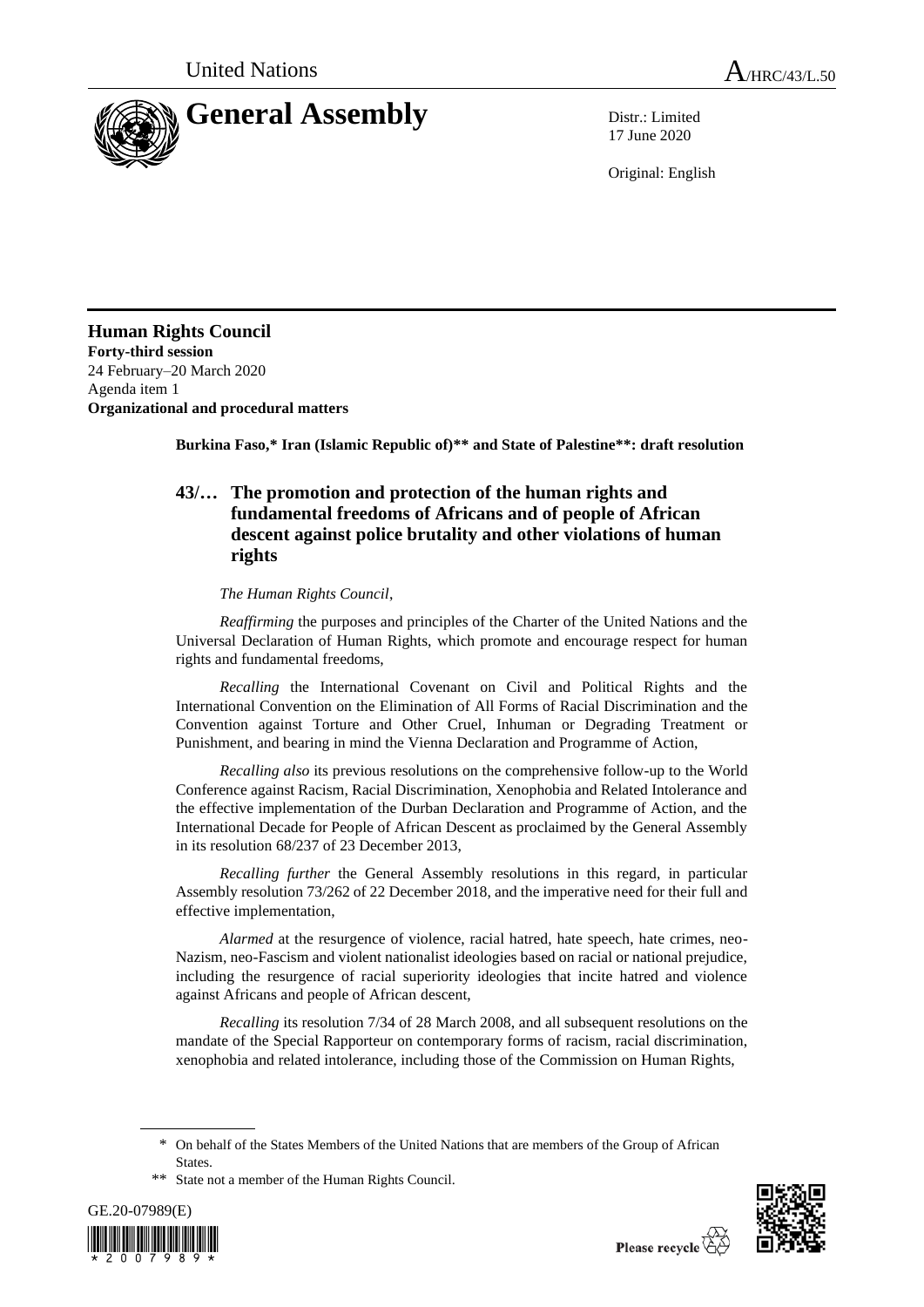*Taking note* of the historic resolution on racial discrimination in the United States of America adopted at the first ordinary session of the Assembly of African Heads of State and Government of the Organization of African Unity, held in Cairo from 17 to 24 July 1964, and the statement made by the Chairperson of the African Union Commission following the murder of George Floyd in the United States of America on 29 May 2020,

*Recalling* the statement made by the Inter-American Commission on Human Rights on 8 June 2020 expressing its strong condemnation of the murder of George Floyd and repudiating structural racism, the systemic violence against Afro-Americans, impunity and the disproportionate use of police force,

*Recalling also* the Universal Declaration of Human Rights, which states that all human beings are born free and equal in dignity and rights, and that everyone is entitled to all the rights and freedoms set forth in the Declaration, without distinction of any kind, such as race, colour or national origin,

*Recognizing* the critical role played by law enforcement personnel in realizing a safer world, and stressing the essential need to build trust with the public they serve,

*Encouraging* States to look into their manuals and guidelines used for training law enforcement personnel with a view to identifying the proportionality of measures in the handling of suspects and other persons in custody,

*Reaffirming* the importance of the Durban Declaration and Programme of Action in advancing racial equality, ensuring equal opportunities for all, guaranteeing equality before the law and promoting social, economic and political inclusion without distinctions based on race, age, sex, disability, descent, national or ethnic origin, religion or economic or other status,

*Welcoming* all statements made by the special procedures regarding the killing of George Floyd, and in particular their joint statement of 5 June 2020, and the statement made by the United Nations High Commissioner for Human Rights on 3 June 2020,

1. *Strongly condemns* the continuing racially discriminatory and violent practices perpetrated by law enforcement agencies against Africans and people of African descent, and the structural racism endemic to the criminal justice system in the United States of America and other parts of the world recently affected;

2. *Expresses alarm* at the recent incidents of police brutality against peaceful demonstrators defending the rights of Africans and of people of African descent;

3. *Decides* to establish an independent international commission of inquiry, to be appointed by the President of the Human Rights Council, to establish the facts and circumstances relating to the systemic racism, alleged violations of international human rights law and abuses against Africans and people of African descent in the United States of America and other parts of the world recently affected by law enforcement agencies, especially those incidents that resulted in the deaths of Africans and of people of African descent, with a view to bringing perpetrators to justice;

4. *Requests* the commission of inquiry to examine federal, state and local government responses to peaceful protests, including the alleged use of excessive force against protesters, bystanders and journalists;

5. *Calls upon* the Government of the United States of America and other parts of the world recently affected, and all relevant parties to cooperate fully with the commission of inquiry, and to facilitate its access, requests the cooperation of other relevant United Nations bodies with the commission of inquiry to carry out its mission, and requests the assistance of the United Nations High Commissioner for Human Rights in this regard, including in the provision of all administrative, technical and logistical assistance required to enable the commission of inquiry to fulfil its mandate promptly and efficiently;

6. *Requests* the commission of inquiry to provide an oral update to the Human Rights Council at its forty-fifth and forty-sixth sessions, and to present a final report to the Council at its forty-seventh session;